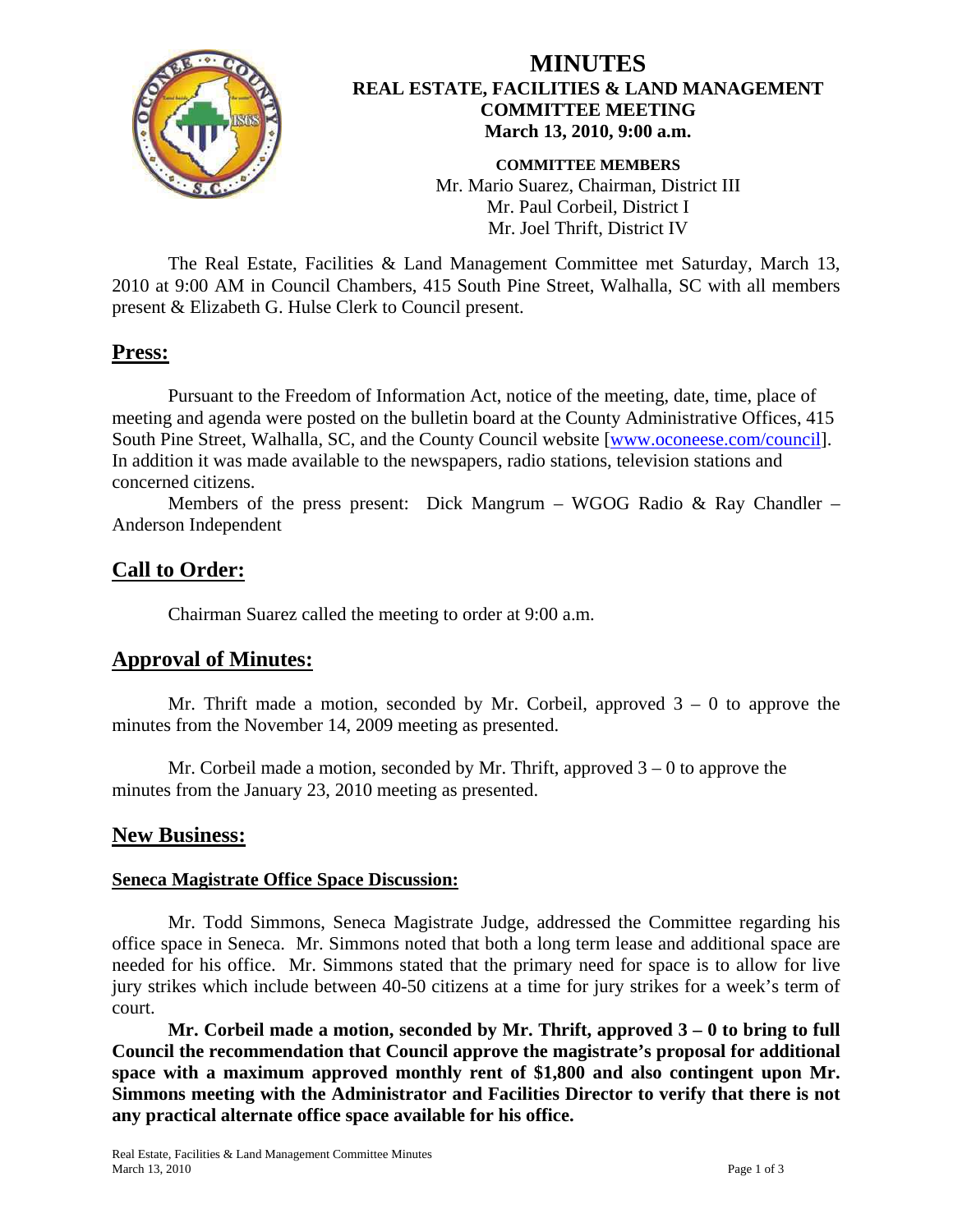#### **Public Defender Request to Purchase Leased Space:**

Mr. Robert Gamble, Public Defender, addressed the Committee stating that he recently leased office space at 202 W. Main Street, Walhalla, for office space at a cost of \$700 per month. Mr. Gamble noted that the asking price for the building is \$150,000 but he negotiated an option for \$135,000. Mr. Corbeil noted that the County has excess building capacity at present and that it is important to have the Administrator and Facilities Director provide detailed information regarding all structures for future decisions. Discussion followed.

 **Mr. Thrift recommended to the Committee, approved unanimously, to instruct the Public Defender to continue with their 1 year lease arrangement and to request the Administrator to investigate further possible permanent office space for the Public Defender's office.** 

#### **House adjacent to LEC/Emergency Squad:**

Mr. Thrift noted that he had been contacted by Mr. Abdulltef "Abby" Yassen [h-864- 638-2570] regarding the rental home located adjacent to the LEC / Emergency Squad on Church Street. He noted that the owner wishes to get out of the rental business and would be willing to discuss selling the property to the county. Mr. Thrift stated that the owner is willing to pay 50% of the appraisal to move the project forward.

In addition, Mr. Thrift noted that Mr. Yassen owns property adjacent to the Walhalla Police Station that might suit the Public Defender's needs.

 **It was the consensus of the committee to request the Administrator to look into this matter further and report back.** 

#### **Policy Request re: Real Estate:**

**Mr. Corbeil asked that the Administrator begin to formalize a policy regarding real estate rental and acquisition.** 

### **Old Business:**

#### **Historic West Union School:**

Mr. John Powell provided the Committee with a letter and cost estimate for roof replacement on the school [copy filed with these minutes]. Lengthy discussion followed.

 **It was the consensus of the Committee to do the following: [1] Clerk to provide Mr. Powell with a copy of the letter sent to the Mayor of West Union outlining specific information needed to make a decision regarding the funding request, and [2] Request the Administrator to review the request and report back to the committee.** 

#### **Heritage Fair Needs:**

Mr. Tim Donald, Carolina Foothills Heritage Fair Board President, addressed the Committee to request a 5 year commitment to allow the fair to be held at the Golden Corner Commerce Park [GCCP]. He noted that assistance would be needed form the County regarding roads, water and power lines and a parking area. Discussion followed.

 Ms. Gwen McPhail addressed the Committee noting that County assistance would be required to lay the water and power lines at the GCCP as the student labor utilized last year would not be available to the Fair.